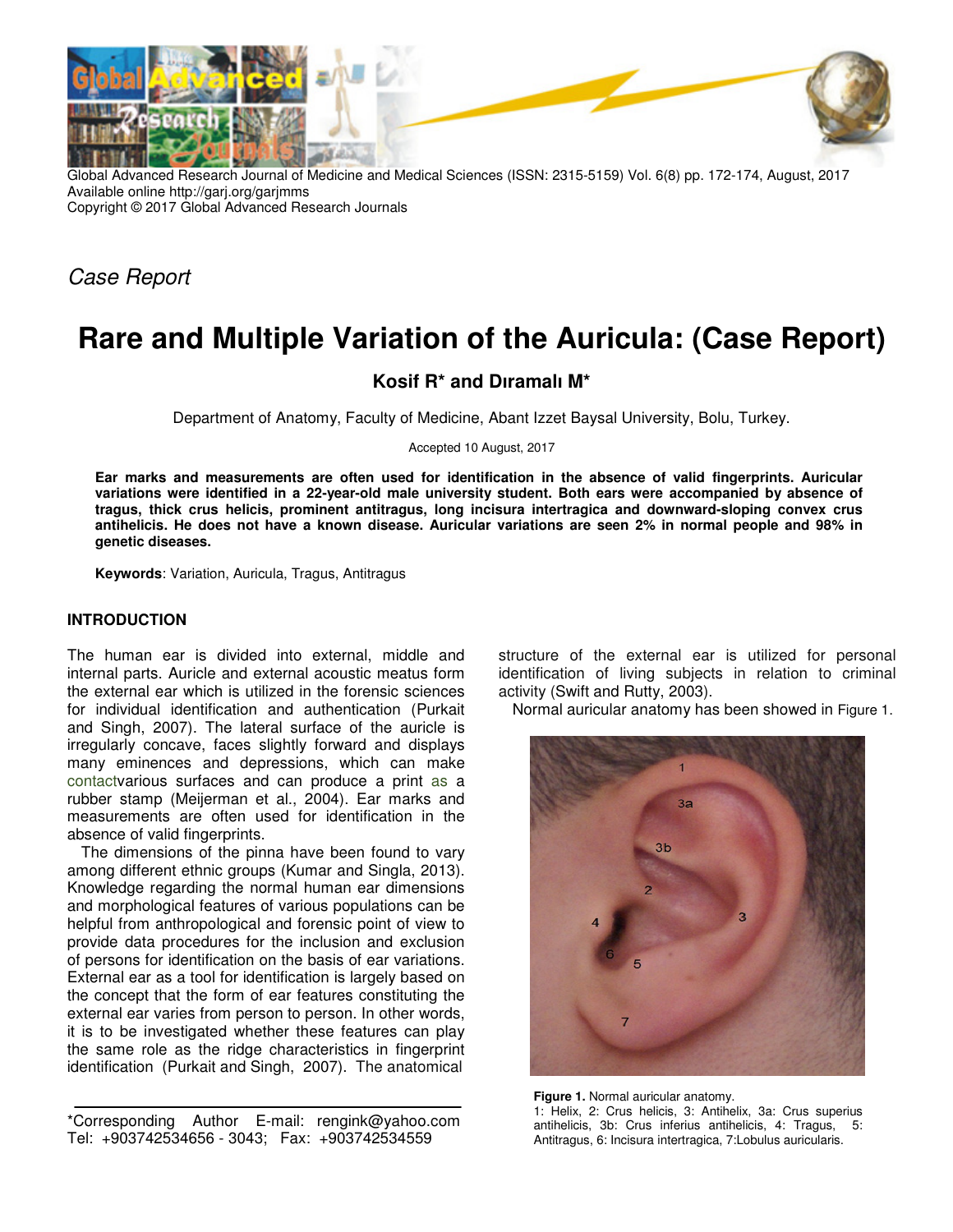### **CASE DEFINIATION**

22-year-old male university student. There is no congenital anomaly in his face area. There is no congenital anomaly in other parts of his body and he does not have a known disease. Tragus was not fully formed, absence of tragus was detected. It was merged with crus helicis. Crus helicis was thicker than normal and merged with antihelix. Prominent antitragus was present. Crus inferius antihelicis was downward-sloping. Incisura intertragica was longer than normal. Lobulus auricularis was stuck. Nodosity Darwin's tubercle was present. Auricula was located on vertical axis. (The vertical axis of the normal auricle is tilted posteriorly approximately 20°). The same variation was found in right and left auricula.



**Figure 2.** Auricular variations (Left auricula)

A: Absence of tragus, B: Prominent antitragus, C: Long incisura intertragica, D: Thick crus helicis which united with antihelix, E: Concave downward crus inferius antihelicis, F: Nodosity Darwin's Tubercle, G: Adherent lobulus auricularis.

#### **DISCUSSION AND CONCLUSION**

Morphological features of external ear like presence or absence of Helix, Tragus, Antitragus, overall shape of the ear, features of lobule etc. 98% of the mentally retarded group showed bilateral differences in morphological features of external ear whereas only 2% of the normal healthy subjects showed bilateral differences. Positive correlation was observed between mental retardation of various etiology and morphological anomalies of the external ear (Pimple et al., 2013). Morphological examination and morpholometric variations of human ears can be used as supportive evidence as having a role in forensic field by the identification of landmarks

variations in different ethnic groups (Verma et al., 2016). The knowledge of the ear features whose expressions are variable even in genetically related persons could be useful in establishing personal identity. It was observed that high percentage of differences between males (Verma et al., 2014).

Tragus a small cartilaginous flap in front of the external opening of the ear. The tragus variations described up to now are these: Prominent tragus, small tragus, absence or presence of tragus, large concha completely covered with tragus, accesory tragus, double tragus. As tragus and antitragus variations are common, they can be encountered in autism, growth retardation, fragile x and Down syndrome (Pimple et al., 2013).

Accessory tragus is small nodules present at birth, anterior to the tragus, derived from first branchial arch remnants and often containing central cartilage. Accessory tragus is a fairly common, benign congenital anomaly of the external ear that presents as a small elevation of the skin that is made up of skin, subcutaneous fat, and/or elastic cartilage. Although an accessory tragus is a benign finding, it is important to note that it may appear as part of Goldenhar syndrome (also known as oculo-auriculo-vertebral spectrum), a type of craniofacial microsomia. They are usually just on one side and more commonly appear as a solitary lesion, although there may be multiple. Furthermore, children with external ear anomalies have a slight increased risk of renal anomalies so a thorough history and referral to a nephrologist for a renal ultrasound may be warranted. Accessory tragus is present in males and females equally with a prevalence of approximately 2-6/1000 live births. The formation of an accessory tragus is due to errors during embryogenesis. During the fifth and sixth week of intrauterine life, there are soft tissue swellings on the surface of the embryo called hillocks, which are derived from the first and second branchial arch. These hillocks grow and fuse to become the three parts of the ear: helix, antihelix, and the tragus (http).

Double tragus: There is another variation of tragus and its frequency is unknown.

Darwin's tubercle shape identified are these: Absence, Nodosity, Enlargement, Protrusion and Tubercle (Purkait and Singh, 2007).

Incisura intertragica was longer than normal and 14.32 mm. The mean incisura intertragica length of male university students in which our study has not been published yet, was 8.68±2.16 mm.

Absence of tragus, thick crus helicis, prominent antitragus, long incisura intertragica, downward-sloping convex crus antihelicis and nodosity Darwin's tubercle were together in our case we identified.

The concept that the morphologic features of ear, constituting the external ear varies from person to person. The anatomy of the external ear is unique and morphology of human's external ear can be used as a fingerprint in forensic identification.